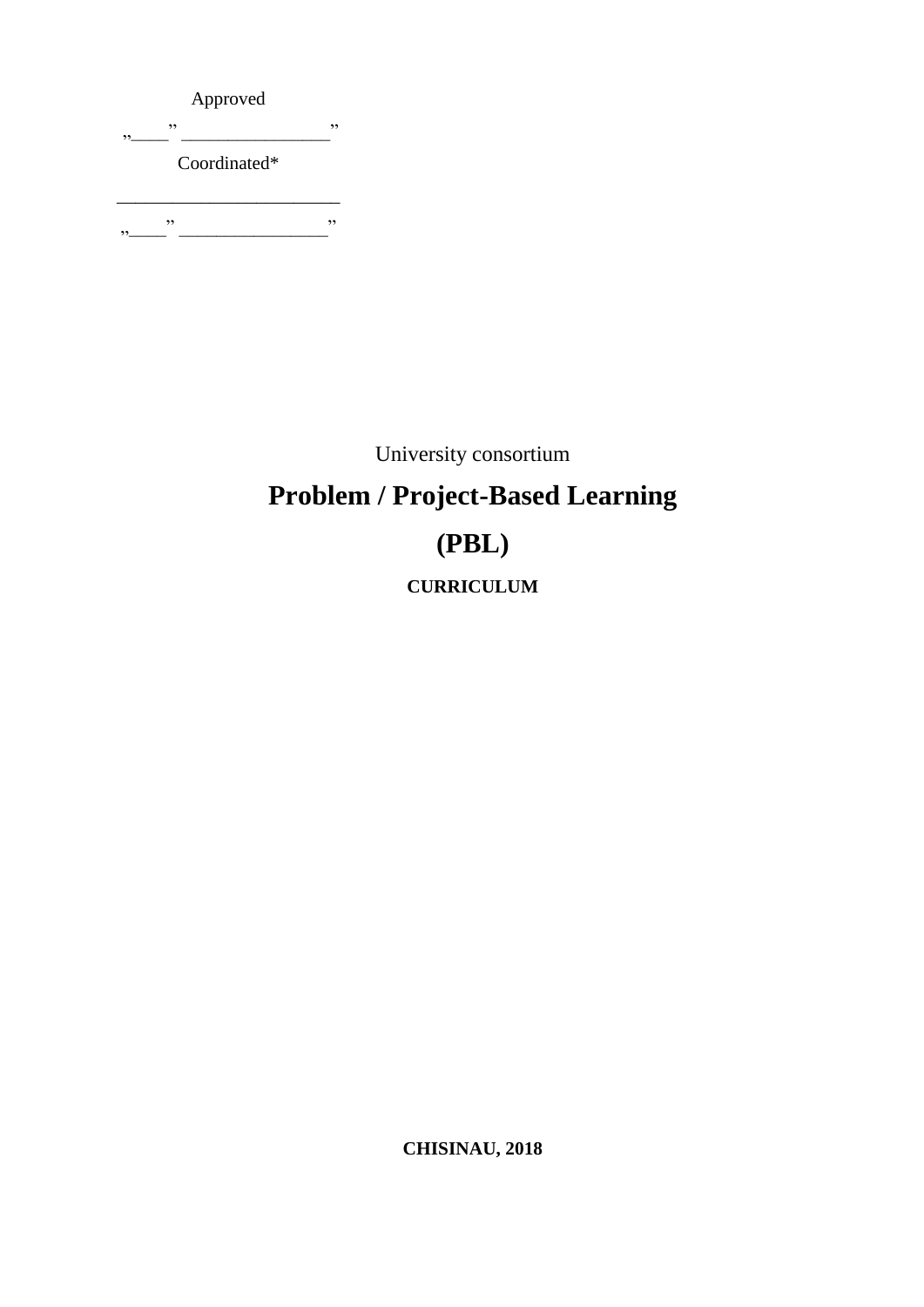#### **I. PRELIMINARIES**

The continuing professional training module *Problem / project-based learning* is addressed to teaching staff in higher education and aims to develop the competences needed to apply the philosophy and strategy of PBL to the professional training of students. Changes in the socio-economic environment also require dramatic changes in the professional trining privided via higher education. The traditional, academic type paradigm succumbs to the challenges, but the novelty elements hardly penetrate university traditions. One of the reasons for the reluctance to change lies also in the way of teaching the didactic competences of the university teaching staff. The lack of the tradition of having a psycho-pedagogical training, the formation of teaching-evaluation competences by taking over the example from own pedagogues, has functioned in a more additional context. At the moment, when there is an emphasis on the prospective character of the students' professional training, when the training of new specialists must go beyond the existing realm of the economy and new competences to propel innovation, reading the lessons from the desk" generates gaps in the qualifications system. Teaching technologies are advancing along with other technologies. The new achievements in the educational field, the diversity of approaches in the process of education, give the university teaching staff the opportunity to choose and adapt judiciously the formative approaches that best correspond to the training in a concrete professional field. PBL is also one of these approaches, which being applied for nearly a century, has proved its efficiency in the university environment, becoming, in recent decades, a true philosophy of the existence of some universities in the world. The essence of this model of educational intervention lies in the experiential learning, based on the active involvement of the student and the interaction between the university and the labor market. Such an approach favors the development of professional competences (those related to the knowledge of the professional field and specific technologies), as well as the positive attitude towards professional activity and the formation of social competences (teamwork, communication, interrelation, etc.).

The module *Problem / project-based learning* is addressed to all teaching staff, regardless of professional experience. The six constituent elements tend to provide the formation of a system of competences to ensure the implementation of the PBL strategy. The successful completion of the module allows for the accumulation of 10 ECTS. The configuration of the module allows the gradual formation of competences through the staggered accumulation of study credits.

Training is the educational form because it is consistent with the mission of this module. It would be paradoxical to provide theoretical courses if the aim is to teach the teaching staff to work interactively with the students. A particular role is played by individual work, through which, according to the tasks stated in the current curriculum, the trainees will practice and adapt the acquired knowledge to the specifics of the professional field of activity.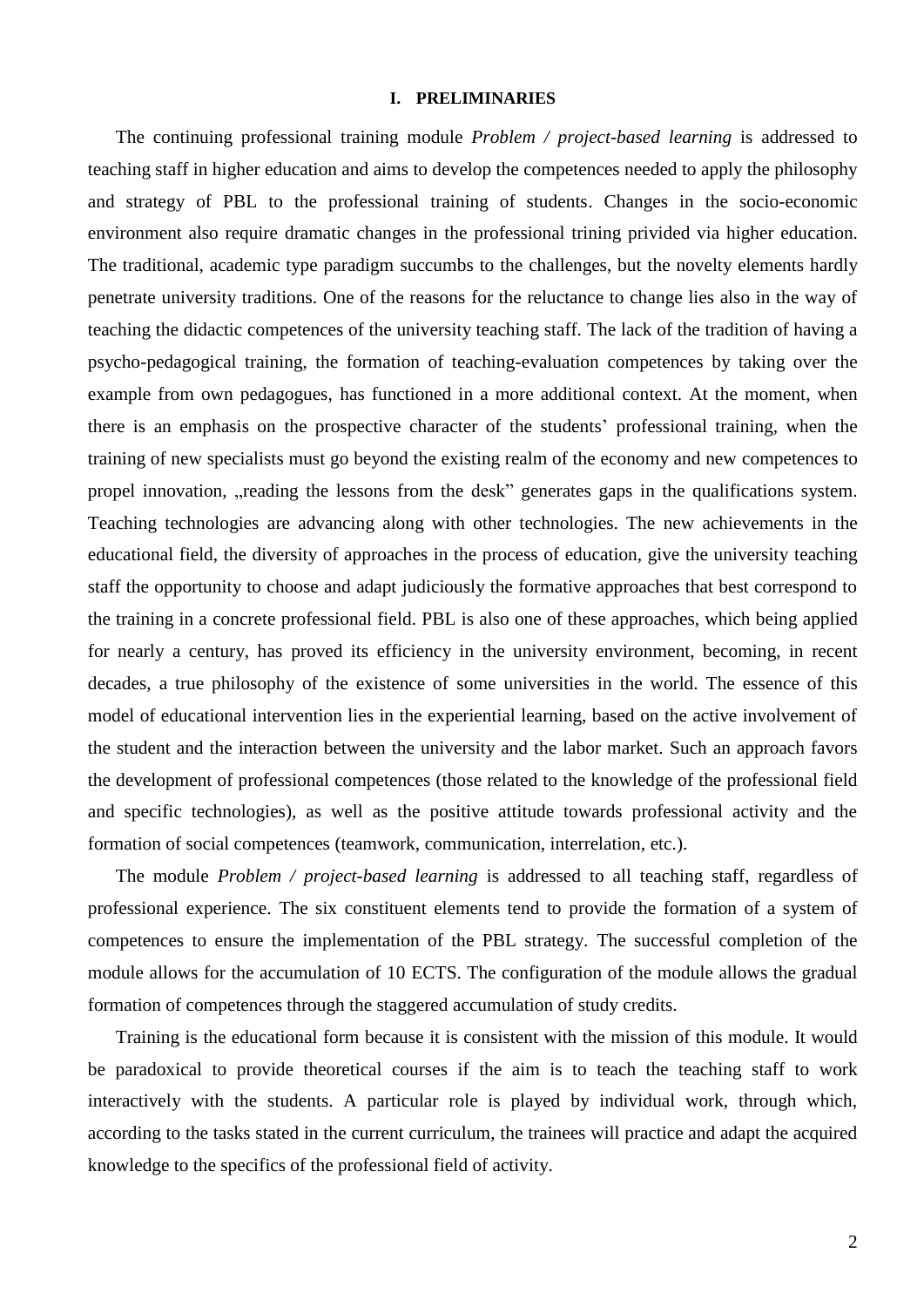|                                  | Semester/<br>month | <b>Total hours:</b> |                         |                   |   |     |               |
|----------------------------------|--------------------|---------------------|-------------------------|-------------------|---|-----|---------------|
|                                  |                    | <b>Total</b>        | including               |                   |   |     |               |
| <b>Name</b>                      |                    |                     | $\mathsf{\Gamma}$<br>L, | $\mathbf{C}$<br>N | D | IW  | <b>SSessi</b> |
| Problem / project-based learning |                    | 300                 | 76                      |                   |   | 224 | Viva voce     |

#### **II. ADMINISTRATION OF THE MODULE**

#### **III. CONTENT UNITS AND INDICATIVE DISTRIBUTIONS OF HOURS**

|     |                                                                                                    |                 | <b>Hours</b>              |  |  |
|-----|----------------------------------------------------------------------------------------------------|-----------------|---------------------------|--|--|
| Nr. | <b>Content units</b>                                                                               | <b>Training</b> | <b>Individual</b><br>work |  |  |
| 1.  | The need to change educational strategies in higher<br>education. PBL as an opportunity for change | 4               | 12                        |  |  |
| 2.  | PBL: approaches and models                                                                         | 8               | 26                        |  |  |
| 3.  | Development of the university curriculum from PBL<br>perspective                                   | 24              | 66                        |  |  |
| 4.  | Teaching strategies from PBL perspective                                                           | 18              | 42                        |  |  |
| 5.  | Identification and formulation of problems                                                         | 10              | 30                        |  |  |
| 6.  | Evaluation of academic results in the light of PBL                                                 | 12              | 48                        |  |  |
|     | <b>Total</b>                                                                                       | 76              | 224                       |  |  |

#### **IV.COMPETENCES**

- 1. Elaboration of curricular documents / curriculum for higher education, based on PBL methodology, by adjusting it to the normative framework in force;
- 2. Problem formulation from the perspective of PBL application based on practical / socio-economic activity;
- 3. Application of active / interactive methods in the context of PBL implementation;
- 4. Evaluation of academic results in the context of the PBL strategy.

#### **V. GENERAL OBJECTIVES**

#### *At the level of knowledge:*

- To identify the theoretical and methodological bases of problem-based learning;
- To define the key concepts of problem-based learning;
- To describe various models for achieving the PBL strategy. *At the level of understanding and application:*
- To explain the particularities of problem-based learning:
- To analyze the real possibilities of applying the PBL in the provision of the professional training program;
- To establish a functional relationship between the outcomes of the program, the design of the educational process and the form of evaluation of the academic results. *At the level of integration:*

## • To justify the need to change the strategy of the professional training;

- To assess the role of PBL in modernizing the strategy of the professional training;
- To identify / formulate relevant problems in the labor market sector to achieve the PBL strategy;
- To develop tye course curriculum through the PBL strategy;
- To propose ways of optimizing and streamlining the didactic process under the conditions of the functioning of the higher education system in the Republic of Moldova;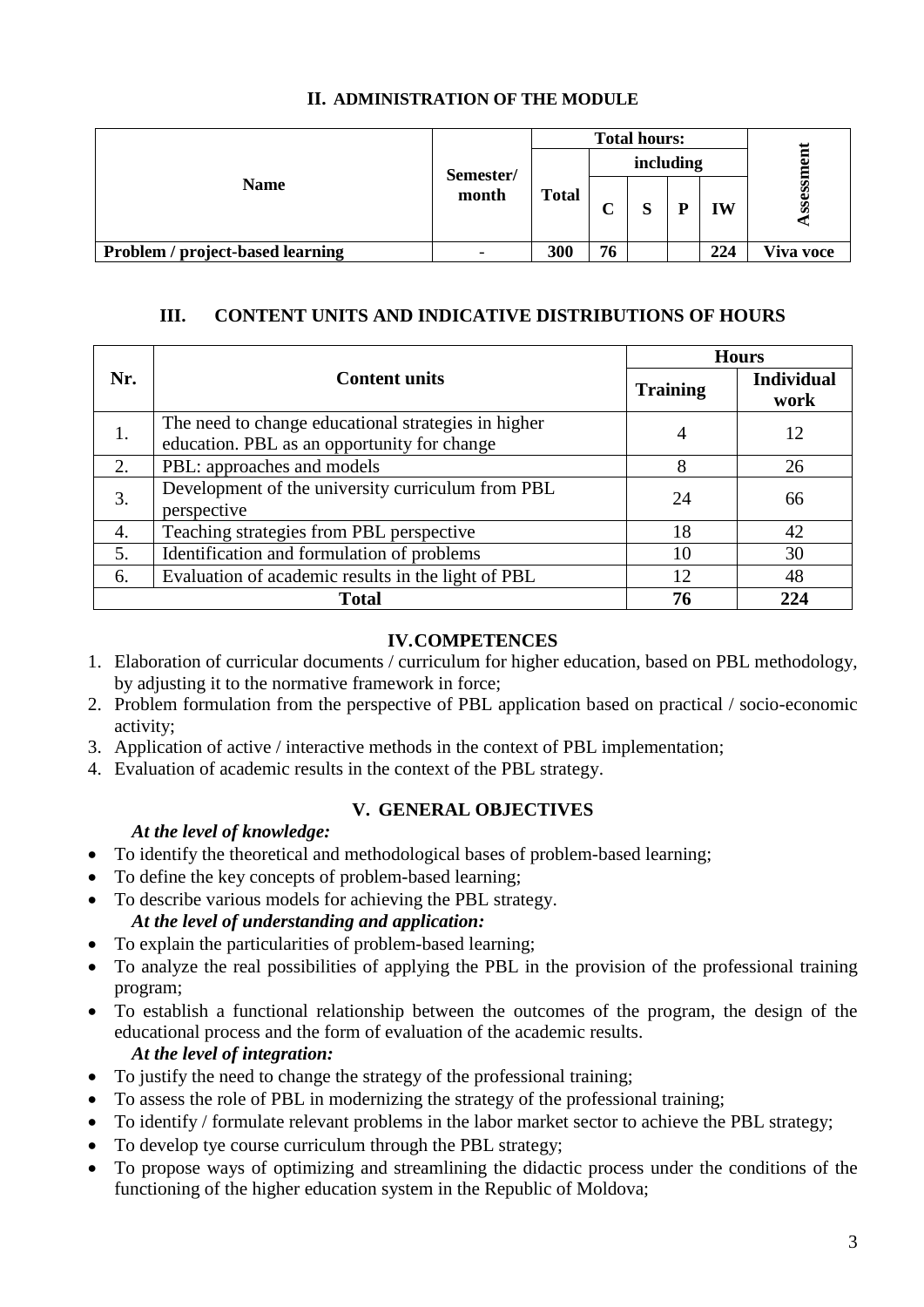- To develop strategies for achieving the educational partnership between the university and the labor market;
- To promote constructive feedback in the process of supervising under problem-based learning.

#### **VI. CONTENTS AND DIDACTIC STRATEGIES**

#### **1. The need to change educational strategies in higher education. PBL as an opportunity for change**

| Reference objectives and content                        |                                                    |  |
|---------------------------------------------------------|----------------------------------------------------|--|
| Reference objectives                                    | <b>Content units</b>                               |  |
| At the end of the course the trainees will be able to:  | - The paradigm of professional training in         |  |
| - describes the essence of PBL;                         | higher education;                                  |  |
| - identify the PBL theoretical bases / references;      | - Traditional training strategies in universities; |  |
| - analyze the possibilities of applying the PBL,        | - Characteristics of the new educational concept   |  |
| depending on the specific field of professional         | of higher education (Bologna process);             |  |
| training;                                               | - Diversity of approaches and ways of achieving    |  |
| - appreciate the formative possibilities of PBL in the  | the educational approach;                          |  |
| context of competences-based training;                  | - Background of PBL appearance. Evolution of       |  |
| - argue for the need to change the traditional training | the concept;                                       |  |
| strategy in the university through the PBL              | - The essence of PBL philosophy and strategy.      |  |
| strategy.                                               |                                                    |  |

#### **Forms and strategies for organizing the teaching activity**

| Nr. | Organization forms / types of<br>assessment | Nr. of<br>hours | <b>Strategies and dominant teaching activities</b>                                                                                                                       |
|-----|---------------------------------------------|-----------------|--------------------------------------------------------------------------------------------------------------------------------------------------------------------------|
|     | <b>Training</b>                             | 4               | • Power Point presentation;                                                                                                                                              |
|     |                                             |                 | • Presentation of graphical representations;                                                                                                                             |
|     |                                             |                 | • Debates.                                                                                                                                                               |
| 2.  | <b>Individual activity</b>                  | 12              | • Developing an argumentation speech of 5-10<br>min. in which the essence of PBL and the<br>benefits for the professional training in higher<br>education are presented. |
| 3   | <b>Assessment</b>                           |                 | Current formative assessment:                                                                                                                                            |
|     |                                             |                 | • Describe the essence of the PBL strategy;                                                                                                                              |
|     |                                             |                 | • Compare traditional strategy and PBL strategy;                                                                                                                         |
|     |                                             |                 | • Make some arguments in favor of PBL.                                                                                                                                   |

#### **2. PBL: approaches and models**

| Reference objectives and content                       |                                                   |  |
|--------------------------------------------------------|---------------------------------------------------|--|
| Reference objectives                                   | <b>Content units</b>                              |  |
| At the end of the course the trainees will be          | • Ways of PBL application:                        |  |
| able to:                                               | - The diversity of the PBL strategy               |  |
| - describe various models of PBL application;          | configurations;                                   |  |
| - compare various models of PBL application;           | - The application of PBL in universities in       |  |
| - analyze the possibilities of university              | Denmark. University autonomy in the               |  |
| autonomy in adopting the PBL philosophy /<br>strategy; | configuration of the design of the study process; |  |
| - identify patterns / elements of models that          | - The application of PBL in universities in       |  |
| can be harmoniously integrated into the                | Germany;                                          |  |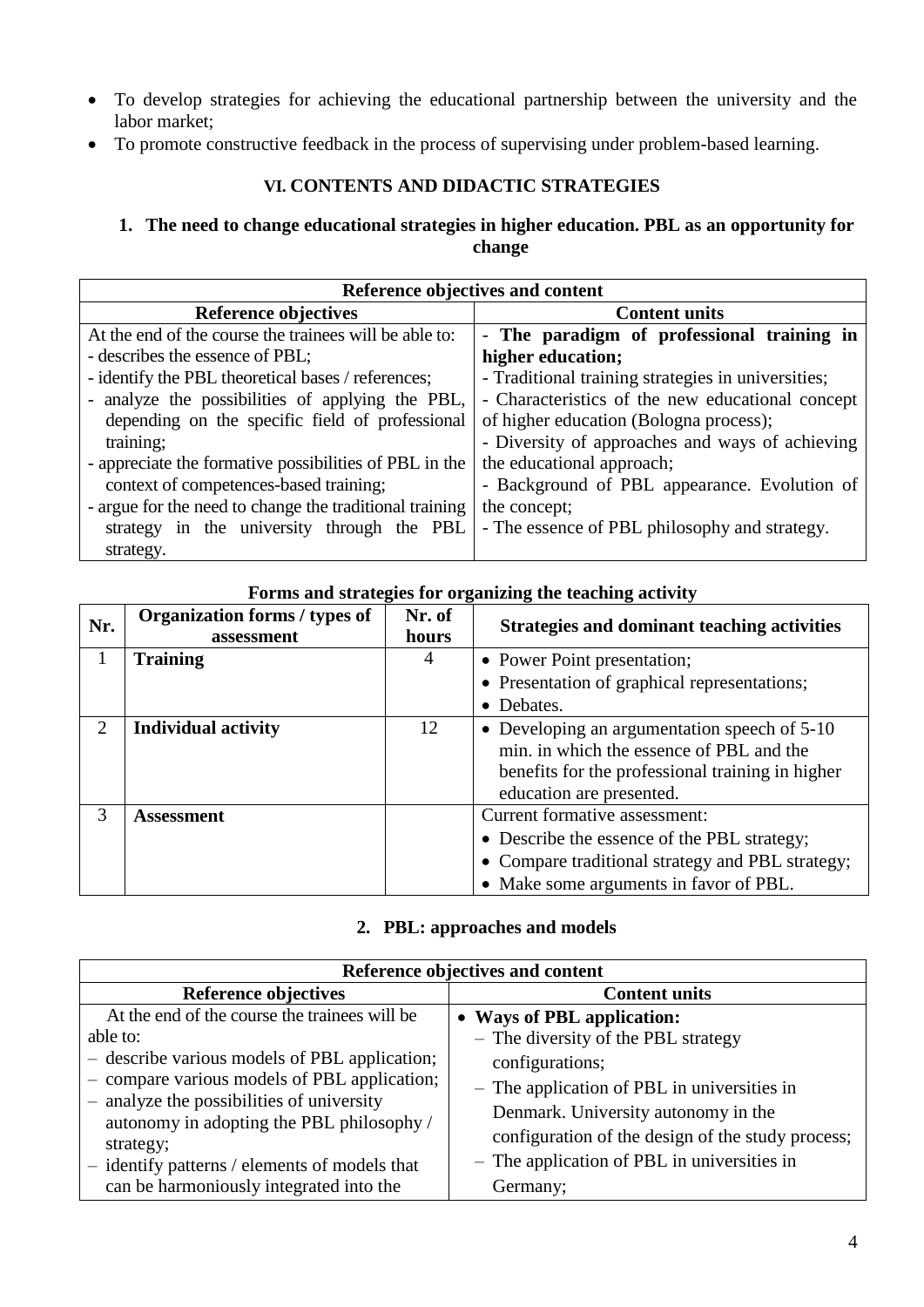| local academic environment. | - The application of PBL in UK universities;  |
|-----------------------------|-----------------------------------------------|
|                             | - Good practices from universities around the |
|                             | world.                                        |

|                | Put ins and strategies for organizing the teaching activity |                 |                                                       |  |
|----------------|-------------------------------------------------------------|-----------------|-------------------------------------------------------|--|
| Nr.            | Organization forms / types of<br>assessment                 | Nr. of<br>hours | <b>Strategies and dominant teaching activities</b>    |  |
|                | <b>Training</b>                                             | 8               | • PPT presentation;                                   |  |
|                |                                                             |                 | • Graphic representations;                            |  |
|                |                                                             |                 | • Clustering;                                         |  |
|                |                                                             |                 | $\bullet$ Explanation.                                |  |
| $\overline{2}$ | <b>Individual activity</b>                                  | 26              | Presentation of a PBL application model.<br>$\bullet$ |  |
| 3              | <b>Assessment</b>                                           |                 | Current formative assessment:                         |  |
|                |                                                             |                 | • Describe various models of PBL application;         |  |
|                |                                                             |                 | • Justify the possibility and necessity of the        |  |
|                |                                                             |                 | diversity of the PBL design.                          |  |

#### **Forms and strategies for organizing the teaching activity**

| 3. Development of the university curriculum from PBL perspective |  |  |
|------------------------------------------------------------------|--|--|
|                                                                  |  |  |

| Reference objectives and content                   |                                                |  |
|----------------------------------------------------|------------------------------------------------|--|
| <b>Reference objectives</b>                        | <b>Content units</b>                           |  |
| At the end of the course the trainees will be able | <b>Learning outcomes</b>                       |  |
| to:                                                | • Learning outcomes in the context of PBL      |  |
| - define the concept of learning outcome;          | strategy:                                      |  |
| - identify the normative documents, which          | - the learning outcomes: general approaches;   |  |
| regulate the professional training;                | - the types of learning outcomes according to  |  |
| - determine the elements of the structure of       | various criteria;                              |  |
| competence;                                        | - the relationship between the learning        |  |
| - analyze the types of learning outcomes based     | outcomes - the content - the training methods. |  |
| on various criteria;                               | • Competences as an outcome of the training    |  |
| - establish the relationship between the learning  | process:                                       |  |
| outcomes, content and ways of achieving the        | - the competence structure;                    |  |
| professional training process based on the PBL     | - types of competences;                        |  |
| methodology;                                       | - competences in curricular documents /        |  |
| - argue the possibilities and limits of the        | normative framework;                           |  |
| teacher's autonomy in achieving the learning       | - the teacher's autonomy in achieving the      |  |
| outcomes, based on the PBL methodology;            | competences.                                   |  |
| - formulate different types of learning outcomes   | • Formulation of learning outcomes:            |  |
| based on methodological recommendations /          | - the competence structure;                    |  |
| rigors.                                            | - rigors / ways of formulating objectives.     |  |
|                                                    | • Ways of formulating tasks:                   |  |
|                                                    | - the approach of the correlation of           |  |
|                                                    | competences with the general and specific      |  |
|                                                    | learning outcomes;                             |  |
|                                                    | - the real labor market problems and the       |  |
|                                                    | possibilities of the PBL strategy.             |  |
| - identify the provisions of the normative and     | Design of the study program                    |  |
| regulatory documents, regarding the structure      | • General concepts regarding the elaboration   |  |
| and content of the study plan;                     | of the study plan:                             |  |
| - determine the structure of the academic path     | - normative recommendations;                   |  |
| based on the institution's PBL philosophy;         | - study plan developed on the basis of PBL     |  |
| - establish, dynamically, the share of PBL in the  | methodology: diversity of models;              |  |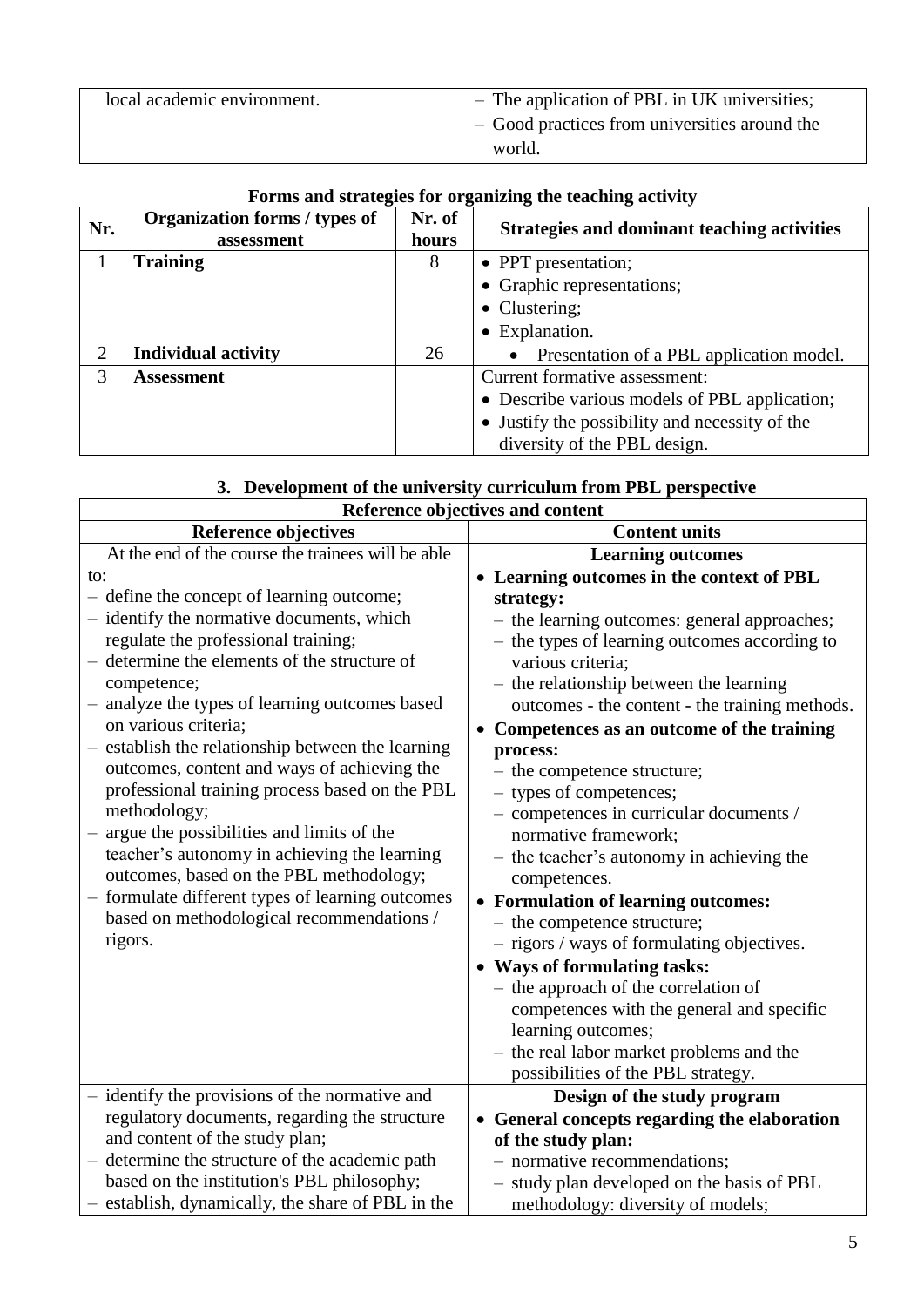| study plan;<br>establish the structure of the semester in<br>relation to the PBL methodology;<br>argue the diversity of the configuration<br>$\qquad \qquad -$<br>variants of the study plan structure based on<br>the PBL methodology, according to the<br>philosophy of the institution;<br>assess the role and importance of curriculum<br>management centered on PBL methodology at<br>institution, faculty, and department level.                                                                                                                                                                 | - preliminaries / explanatory note;<br>- the structure of the academic path based on<br>the PBL philosophy of the institution;<br>progress of the PBL strategy at the study<br>program level.<br>The design of the study process at the<br>semester level:<br>- the structure of the semester based on the<br>PBL strategy;<br>- criteria / principles of structuring; types of<br>configurations in PBL application;<br>- the institution's strategy regarding didactic<br>workload in the application of PBL;<br>- the progress of the PBL strategy;<br>- the PBL didactic process management:<br>responsibilities and coordination at institution,<br>faculty, and department level. |
|--------------------------------------------------------------------------------------------------------------------------------------------------------------------------------------------------------------------------------------------------------------------------------------------------------------------------------------------------------------------------------------------------------------------------------------------------------------------------------------------------------------------------------------------------------------------------------------------------------|-----------------------------------------------------------------------------------------------------------------------------------------------------------------------------------------------------------------------------------------------------------------------------------------------------------------------------------------------------------------------------------------------------------------------------------------------------------------------------------------------------------------------------------------------------------------------------------------------------------------------------------------------------------------------------------------|
| - determine the structure of the curriculum at the<br>discipline, based on the rigors and<br>methodological approaches of the institution;<br>- identify the possibilities of changing the<br>curriculum based on the PBL methodology;<br>- correlate the forms of organization of the study<br>process based on the PBL methodology;<br>- establish ways to conceptualize and deliver<br>content in the context of PBL design;<br>- elaborate the professional training path<br>according to the philosophy of the institution,<br>by correlating the learning outcomes, the<br>process, the product. | • The design of the discipline / module:<br>- the structure of the curriculum; management<br>of the discipline / module: criteria for<br>correlating the learning outcomes - the time -<br>the form of organizing the didactic process<br>(theoretical course, seminar, project<br>monitoring, individual work);<br>- ways to conceptualize / select and deliver<br>content;<br>- the final product: ways of correlating with the<br>learning outcomes.                                                                                                                                                                                                                                 |

| Nr.            | Organization forms / types of | o<br>Nr. de | <b>Strategies and dominant teaching activities</b> |
|----------------|-------------------------------|-------------|----------------------------------------------------|
|                | assessment                    | ore         |                                                    |
| 1              | <b>Training</b>               | 24          | • Interactive methods;                             |
|                |                               |             | • Presentation of posters;                         |
|                |                               |             | • Debates.                                         |
| $\overline{2}$ | <b>Individual activity</b>    | 66          | • Formulation of the learning outcomes;            |
|                |                               |             | • Adaptation of the study plan to the PBL          |
|                |                               |             | strategy;                                          |
|                |                               |             | • Development of the curriculum for the            |
|                |                               |             | discipline.                                        |
| 3              | <b>Assessment</b>             |             | Current formative assessment:                      |
|                |                               |             | • Identify the types of professional competences   |
|                |                               |             | to be formed during the academic year;             |
|                |                               |             | • Determine the structure of the semester by       |
|                |                               |             | applying PBL;                                      |
|                |                               |             | • Argument the design of the study discipline      |
|                |                               |             | developed based on the PBL.                        |

### **Forms and strategies for organizing the teaching activity**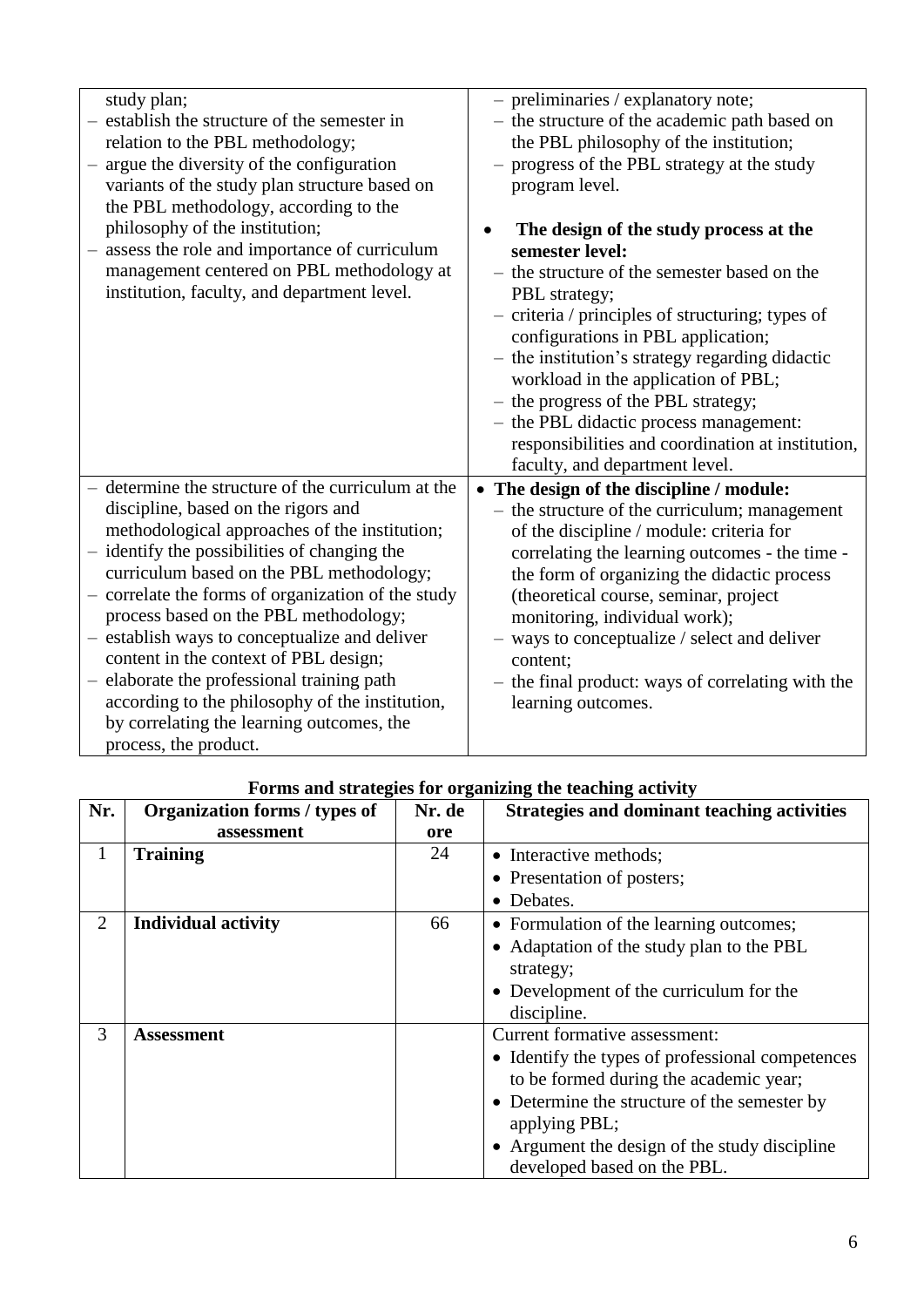| Reference objectives and content                                                                                                                                                                                                                                                                                                                                                                                                                                                                                                                                                                                                                                                                                                                                                         |                                                                                                                                                                                                                                                                                                                                                                                                                                                                                                                                                                                                                                                                                                                                                                                                                                                                                                                                                                                                                                                                                                                                                   |  |
|------------------------------------------------------------------------------------------------------------------------------------------------------------------------------------------------------------------------------------------------------------------------------------------------------------------------------------------------------------------------------------------------------------------------------------------------------------------------------------------------------------------------------------------------------------------------------------------------------------------------------------------------------------------------------------------------------------------------------------------------------------------------------------------|---------------------------------------------------------------------------------------------------------------------------------------------------------------------------------------------------------------------------------------------------------------------------------------------------------------------------------------------------------------------------------------------------------------------------------------------------------------------------------------------------------------------------------------------------------------------------------------------------------------------------------------------------------------------------------------------------------------------------------------------------------------------------------------------------------------------------------------------------------------------------------------------------------------------------------------------------------------------------------------------------------------------------------------------------------------------------------------------------------------------------------------------------|--|
| <b>Reference objectives</b>                                                                                                                                                                                                                                                                                                                                                                                                                                                                                                                                                                                                                                                                                                                                                              | <b>Content units</b>                                                                                                                                                                                                                                                                                                                                                                                                                                                                                                                                                                                                                                                                                                                                                                                                                                                                                                                                                                                                                                                                                                                              |  |
| At the end of the course the trainees will be<br>able to:<br>- describe the stages of applying the various<br>active-interactive methods;<br>- describe the principles of organizing group<br>work;<br>- explain how to create work teams and role-<br>sharing;<br>analyze the possibilities of using ICT in PBL;<br>$\overline{\phantom{0}}$<br>- apply various ICTs to achieve the PBL<br>strategy;<br>- select the methods according to the problems<br>addressed;<br>- integrate a case study into the theoretical<br>activities;<br>- develop teaching-learning strategies<br>depending on the specifics of the problem;<br>- create favorable contexts for the involvement<br>of students in the realization of didactic<br>strategies;<br>propose ways to resolve team conflicts. | • Active-interactive methods:<br>- The need to apply active-interactive methods in<br>professional training;<br>- The diversity of active-interactive methods.<br>Classification;<br>- The relevance of use for training in various<br>fields;<br>- Possibilities to integrate interactive methods<br>into theoretical activities;<br>- Importance of simulations, role plays; case<br>studies for competences training;<br>- Interactive teaching strategies in seminars and<br>laboratories;<br>- Integration of advanced training (Flipped<br>classroom) in teaching.<br>• Individual and group work in the context of<br>PBL:<br>- Forms of teaching-learning activity;<br>- Advantages / disadvantages of teamwork;<br>- Criteria for team formation;<br>- Methods to prevent crisis and conflict in the<br>team;<br>- Formulation of individual and group work<br>tasks;<br>- The division of roles;<br>- Monitoring the achievement of individual<br>work;<br>- Supervising individual work achievement.<br>• ICT tools in PBL:<br>$-$ MOODLE;<br>$-$ Office 365;<br>- Adobe connect;<br>- SMART board;<br>- Kahoot;<br>- Social networks. |  |

# **4. Teaching strategies from PBL perspective**

## **Forms and strategies for organizing the teaching activity**

| Nr.                         | Organization forms / types of | Nr. of | <b>Strategies and dominant teaching activities</b>                                                                                                                                                                   |
|-----------------------------|-------------------------------|--------|----------------------------------------------------------------------------------------------------------------------------------------------------------------------------------------------------------------------|
|                             | assessment                    | hours  |                                                                                                                                                                                                                      |
|                             | <b>Training</b>               | 18     | • Practical activities;                                                                                                                                                                                              |
|                             |                               |        | $\bullet$ Group work;                                                                                                                                                                                                |
|                             |                               |        | • Presentation of the results.                                                                                                                                                                                       |
| $\mathcal{D}_{\mathcal{A}}$ | <b>Individual activity</b>    | 42     | • Identification of typical cases of professional<br>activity / professional field, relevant to the<br>training of students' professional competences;<br>• Elaboration of the didactic strategy for an<br>activity. |
| 3                           | Assessment                    |        | Current formative assessment:                                                                                                                                                                                        |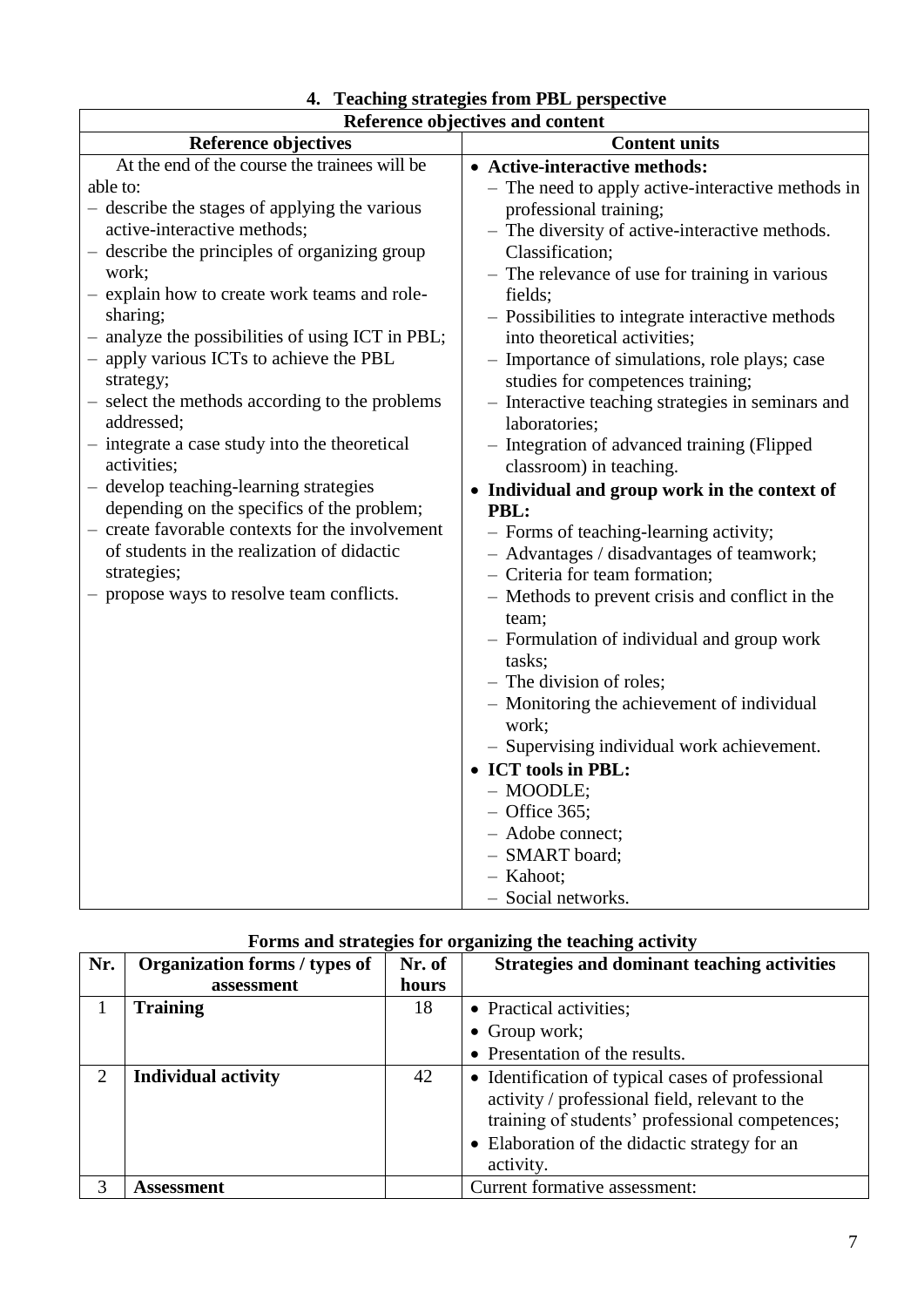|  | • Identify methods relevant for the professional  |
|--|---------------------------------------------------|
|  |                                                   |
|  | training (in the specific field);                 |
|  | • Argument the benefits of teamwork;              |
|  | • Formulate criteria to set up the working group; |
|  | • Suggest solutions to overcome the teamwork      |
|  | crisis / difficulties.                            |

|                                                                                                                                                                                                                                                                                                                                                                                                                                                                                                                                                                                                                                                                                                                                                                                                                                                                                                                                                                                                                                                                                                                                       | 5. Identification and formulation of problems                                                                                                                                                                                                                                                                                                                                                                                                                                                                                                                                                                                                                                                                                                                                                                                                                                                                                                                                                                                                                                                                                                                                                                                                                                                                                                                                                                                                                                                                |
|---------------------------------------------------------------------------------------------------------------------------------------------------------------------------------------------------------------------------------------------------------------------------------------------------------------------------------------------------------------------------------------------------------------------------------------------------------------------------------------------------------------------------------------------------------------------------------------------------------------------------------------------------------------------------------------------------------------------------------------------------------------------------------------------------------------------------------------------------------------------------------------------------------------------------------------------------------------------------------------------------------------------------------------------------------------------------------------------------------------------------------------|--------------------------------------------------------------------------------------------------------------------------------------------------------------------------------------------------------------------------------------------------------------------------------------------------------------------------------------------------------------------------------------------------------------------------------------------------------------------------------------------------------------------------------------------------------------------------------------------------------------------------------------------------------------------------------------------------------------------------------------------------------------------------------------------------------------------------------------------------------------------------------------------------------------------------------------------------------------------------------------------------------------------------------------------------------------------------------------------------------------------------------------------------------------------------------------------------------------------------------------------------------------------------------------------------------------------------------------------------------------------------------------------------------------------------------------------------------------------------------------------------------------|
|                                                                                                                                                                                                                                                                                                                                                                                                                                                                                                                                                                                                                                                                                                                                                                                                                                                                                                                                                                                                                                                                                                                                       | Reference objectives and content                                                                                                                                                                                                                                                                                                                                                                                                                                                                                                                                                                                                                                                                                                                                                                                                                                                                                                                                                                                                                                                                                                                                                                                                                                                                                                                                                                                                                                                                             |
| <b>Reference objectives</b>                                                                                                                                                                                                                                                                                                                                                                                                                                                                                                                                                                                                                                                                                                                                                                                                                                                                                                                                                                                                                                                                                                           | <b>Content units</b>                                                                                                                                                                                                                                                                                                                                                                                                                                                                                                                                                                                                                                                                                                                                                                                                                                                                                                                                                                                                                                                                                                                                                                                                                                                                                                                                                                                                                                                                                         |
| At the end of the course the trainees will be able<br>to:<br>- define the concept / essence of the problem in<br>the PBL context;<br>describe the mission of the semester<br>$\equiv$<br>coordinator;<br>- determine the ways of involving students in<br>identifying and solving problems individually<br>and in groups;<br>report on the typology of PBL projects and<br>their distinctive features;<br>- identify the characteristics of independent<br>learning patterns and the specificity of<br>different types of learning in PBL;<br>analyze the specificity of supervising in PBL;<br>establish relations with stakeholders to create<br>opportunities for dialogue between the<br>university (teachers, students, supervisors,<br>etc.) and businesses, LPAs, public institutions,<br>NGO <sub>s</sub> ;<br>use PBL-based learning tools and resources;<br>designe learning strategies in the context of<br>PBL;<br>elaborate the methodology for identifying,<br>analyzing and solving the PBL problem /<br>product;<br>exploit the possibilities of the partnership with<br>the labor market for problem-based teaching. | • Specificity of PBL problem formulation:<br>- Trainee profile;<br>- Problem profile;<br>- Presentation of the problem;<br>- Classification of problems;<br>- The problem in the context of PBL sample.<br>Mission.<br>• Typology of PBL projects:<br>- Semestr project (with autonomous status set in<br>the study plan);<br>- Mini-project (produced within a course);<br>$-$ The thesis / the annual project;<br>$-$ Internship.<br>• Typology of PBL projects after Kolmos:<br>- Assignment project / Predefined theme project;<br>- Subject project;<br>- Problem project.<br>• PBL supervision:<br>- Supervision of students through mixed meeting<br>processes (face-to-face and online);<br>- Supervision by asking different types of<br>questions.<br>• Partnership with stakeholders:<br>- The notion of stakeholder;<br>- Partnership with stakeholders as an opportunity<br>for dialogue between the university (teachers,<br>students, supervisor, etc.) and businesses, local<br>public institutions, NGOs etc.<br>• The responsibilities of the semester<br>coordinator:<br>- The role of the semester coordinator in<br>ensuring the implementation of the PBL;<br>- Supervising the schedule and sessions of PBL;<br>- Supervisor's atendance and reporting forms<br>regarding PBL sessions.<br>• Methodology for identifying, analyzing,<br>solving the PBL problem / product:<br>Identifying problems according to the<br>knowledge that needs to be gained:<br>- Explanatory knowledge; |

### **5. Identification and formulation of problems**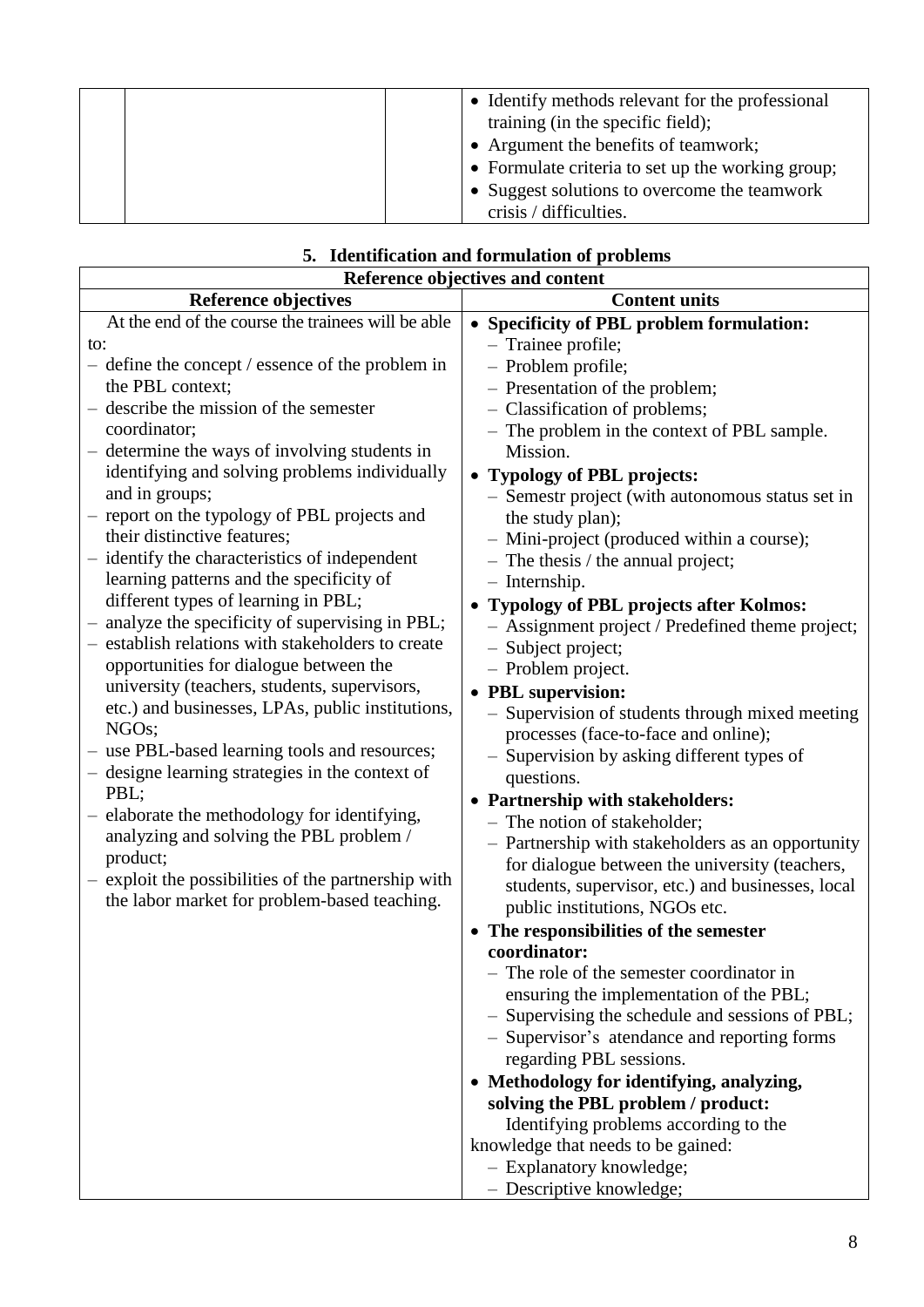| - Procedural knowledge;                          |
|--------------------------------------------------|
| - Personal, normative knowledge.                 |
| Types of problems:                               |
| - Explanatory problems;                          |
| - Problems based on looking for facts;           |
| - Strategic problems;                            |
| - Problems related to moral dilemmas.            |
| • Reporting in groups and individually:          |
| - Delimiting tasks;                              |
| - Way of proper reporting of the problem;        |
| - Team involvement: peculiarities;               |
| - Individual reporting;                          |
| - Situations favorable to individual reporting;  |
| - Reflections on the work on the usefulness of   |
| the project, the involvement of the team         |
| members, the good and bad aspects of the         |
| activity; the vulnerabilities of the project and |
| the working process; interaction with the        |
| mentor.                                          |
|                                                  |

| Forms and strategies for organizing the teaching activity |  |  |  |  |  |
|-----------------------------------------------------------|--|--|--|--|--|
|                                                           |  |  |  |  |  |

| Nr. | Organization forms / types of | Nr. de | <b>Strategies and dominant teaching activities</b>  |
|-----|-------------------------------|--------|-----------------------------------------------------|
|     | assessment                    | ore    |                                                     |
|     | <b>Training</b>               | 10     | • Practical activities;                             |
|     |                               |        | • Presentation of identified / formulated problems. |
|     |                               |        |                                                     |
| 2   | <b>Individual activity</b>    | 30     | • Collaboration with employers. The joint           |
|     |                               |        | formulation of problems;                            |
|     |                               |        | • Presentation of the problems formulated.          |
| 3   | <b>Assessment</b>             |        | Current formative assessment:                       |
|     |                               |        | • Describe various types of problems;               |
|     |                               |        | • Describe various types of projects;               |
|     |                               |        | • Identify problems / projects relevant to various  |
|     |                               |        | learning situations;                                |
|     |                               |        | • Argument the importance / need for a problem /    |
|     |                               |        | project to build professional competences.          |

## **6. Evaluation of academic results in the light of PBL**

| Reference objectives and content                   |                                              |  |  |  |  |
|----------------------------------------------------|----------------------------------------------|--|--|--|--|
| Reference objectives                               | <b>Content units</b>                         |  |  |  |  |
| At the end of the course the trainees will be able | • The essence of the assessment in problem-  |  |  |  |  |
| to:                                                | based learning (PBL):                        |  |  |  |  |
| - describe types of assessment in problem-based    | - Role and specificity of the assessment in  |  |  |  |  |
| learning;                                          | problem-based learning.                      |  |  |  |  |
| - analyze the specificity of assessment in         | • Types of assessment:                       |  |  |  |  |
| problem-based learning;                            | $-$ initial (predictive);                    |  |  |  |  |
| - adapt the assessment strategies to the PBL       | - formative (continuous);                    |  |  |  |  |
| approach;                                          | $-$ summative (cumulative);                  |  |  |  |  |
| - develop assessment tools within PBL;             | - elements of the assessment: verification - |  |  |  |  |
| - apply competences assessment techniques in       | measurement - decision.                      |  |  |  |  |
| the context of PBL;                                | <b>Assessment methods in PBL:</b>            |  |  |  |  |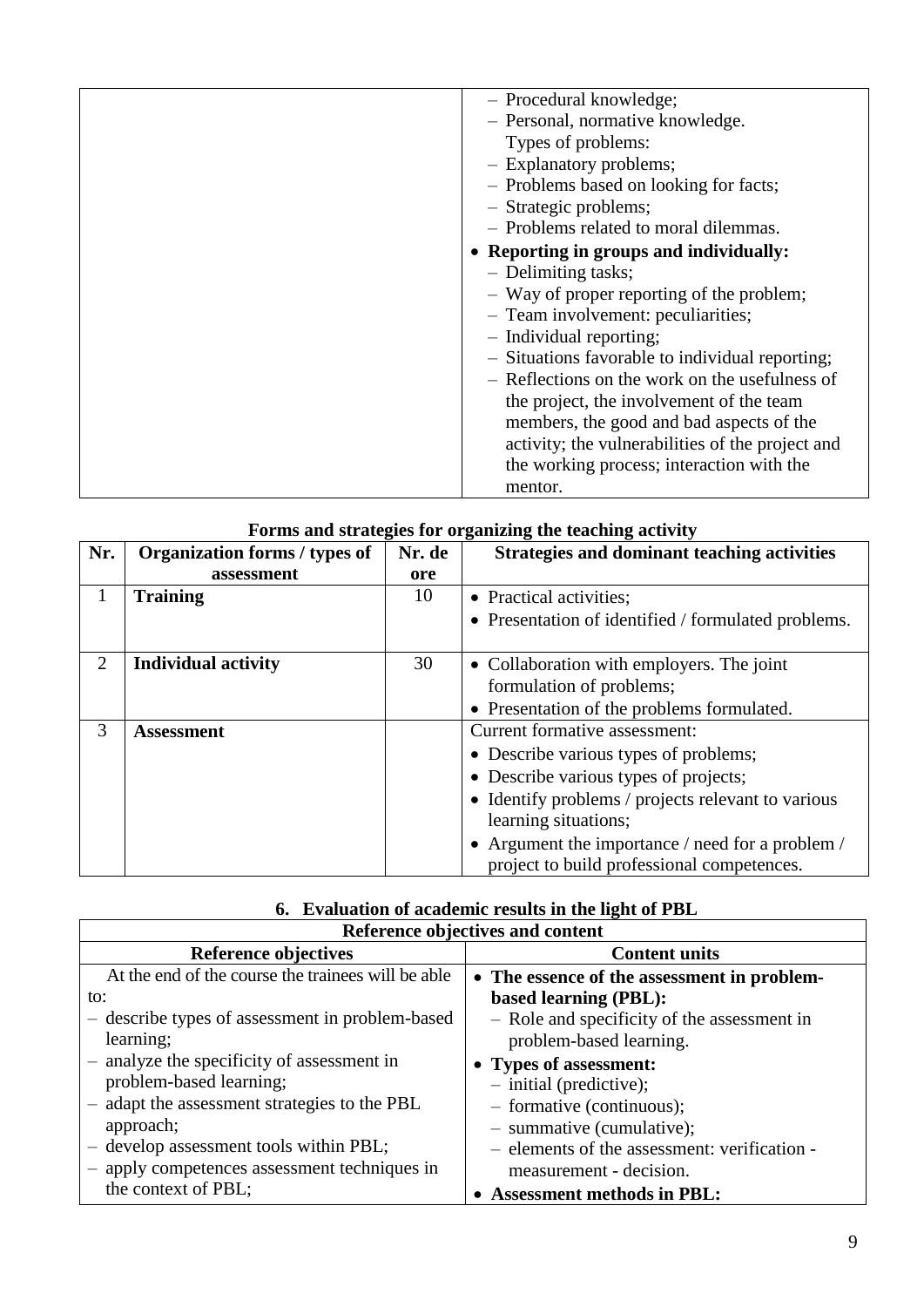| - propose ways of diminishing subjectivity in<br>- Adaptation of strategies and assessment<br>the assessment of activity and products made<br>methods to the PBL specificity;<br>- Periodicity of the assessment;<br>in the group.<br>- Elaboration of assessment criteria;<br>- Assessment in monitoring the problem-<br>solving process;<br>- Use of various assessment tools: progress<br>report, observation sheet / evaluation grid;<br>- Current assessment of knowledge through<br><b>SMART</b> tests;<br>- Self-assessment or cross-evaluation of<br>solutions by the studenta;<br>- Evaluation of the product / process by the<br>teacher;<br>- Documenting the working process through the<br>attendance card, indicating the activities<br>performed per person, photo / video<br>documentation, useful links, bibliography,<br>minutes;<br>- Current and final reporting of the work<br>through PowerPoint presentation, narrative<br>report, produced product;<br>- Evaluation by descriptors; |                                         |
|-------------------------------------------------------------------------------------------------------------------------------------------------------------------------------------------------------------------------------------------------------------------------------------------------------------------------------------------------------------------------------------------------------------------------------------------------------------------------------------------------------------------------------------------------------------------------------------------------------------------------------------------------------------------------------------------------------------------------------------------------------------------------------------------------------------------------------------------------------------------------------------------------------------------------------------------------------------------------------------------------------------|-----------------------------------------|
|                                                                                                                                                                                                                                                                                                                                                                                                                                                                                                                                                                                                                                                                                                                                                                                                                                                                                                                                                                                                             | - Difficulties in assessing group work. |

#### **Forms and strategies for organizing the teaching activity**

| Nr. | Organization forms / types of | $\mathbf{\sigma}$<br>Nr. of | <b>Strategies and dominant teaching activities</b> |
|-----|-------------------------------|-----------------------------|----------------------------------------------------|
|     | assessment                    | hours                       |                                                    |
|     | <b>Training</b>               | 12                          | • PPT presentation;                                |
|     |                               |                             | • Practical interactive activities.                |
| 2   | <b>Individual activity</b>    | 48                          | • Elaboration of methodology and tools for         |
|     |                               |                             | assessing competences;                             |
|     |                               |                             | • Elaboration of assessment strategy in the PBL    |
|     |                               |                             | context.                                           |
| 3   | <b>Assessment</b>             |                             | Current formative assessment:                      |
|     |                               |                             | • Analyze the assessment methods (various          |
|     |                               |                             | types) within PBL;                                 |
|     |                               |                             | • Elaborate criteria for assessing the process of  |
|     |                               |                             | solving the problem and the product, in            |
|     |                               |                             | correlation with the competence to be formed.      |

#### **VII. SELECTIVE BIBLIOGRAPHY**

- 1. Albu, Gabriel, Mecanisme psihopedagogice ale evaluării şcolare, Editura Universităţii din Ploieşti, 2001, - 186 p.;
- 2. Albulescu, I., Albulescu, M., Predarea şi învăţarea disciplinelor socio-umane, Elemente de didactică aplicată, Polirom, Iaşi, 2000, - 219 p.;
- 3. Bolboceanu, A., Comunicarea cu adultul şi dezvoltarea cognitivă, Chişinău, IŞE, 2003, 118 p.;
- 4. Cosovan, O., Cartaleanu, T., Sclifos L., et. al, Evaluarea în cheia gândirii critice. Învăţământ universitar şi preuniversitar, 2005, 72 p.;
- 5. Сuzneţov L., Dimensiuni psihopedagogice şi etice ale parteneriatului educaţional, Chişinău, Universitatea Pedagogică de Stat "Ion Creangă", 2002, 107 p.;